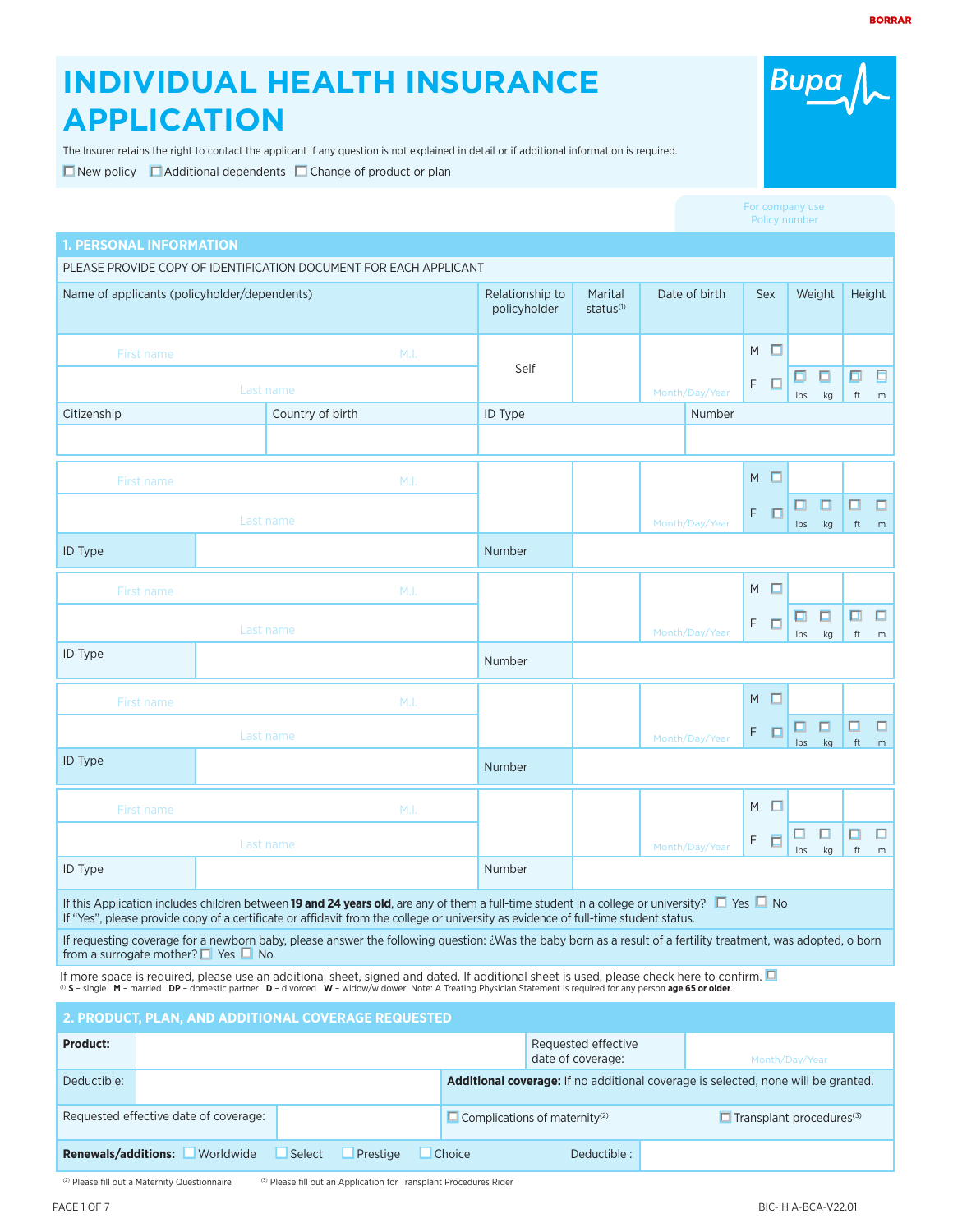|                                   |                                                                                        | <b>3. OTHER INSURANCE INFORMATION</b>                                                                                                                                                                                                                                                     |            |      |                  |               |  |         |                                                     |  |
|-----------------------------------|----------------------------------------------------------------------------------------|-------------------------------------------------------------------------------------------------------------------------------------------------------------------------------------------------------------------------------------------------------------------------------------------|------------|------|------------------|---------------|--|---------|-----------------------------------------------------|--|
|                                   | (3.1) Do you have health insurance coverage with another company? $\Box$ Yes $\Box$ No |                                                                                                                                                                                                                                                                                           |            |      |                  |               |  |         |                                                     |  |
| Company name                      |                                                                                        |                                                                                                                                                                                                                                                                                           |            |      |                  |               |  |         | Telephone                                           |  |
| Product name                      |                                                                                        |                                                                                                                                                                                                                                                                                           |            |      | Deductible value |               |  |         | Policy number                                       |  |
|                                   |                                                                                        | (3.2) Do you intend to keep your insurance coverage with the other company? $\blacksquare$ Yes $\blacksquare$ No                                                                                                                                                                          |            |      |                  |               |  |         |                                                     |  |
|                                   |                                                                                        | (3.3) If the requested coverage is replacing an existing insurance, please attach a copy of the certificate of coverage and receipt of last payment.                                                                                                                                      |            |      |                  |               |  |         |                                                     |  |
|                                   |                                                                                        | (3.4) Has any previous application for health or life insurance been declined, accepted subject to restrictions, or at a premium higher than the standard<br>rates of the insurer for any of the applicants? $\Box$ Yes $\Box$ No                                                         |            |      |                  |               |  |         |                                                     |  |
|                                   | If "Yes", please explain                                                               |                                                                                                                                                                                                                                                                                           |            |      |                  |               |  |         |                                                     |  |
|                                   |                                                                                        |                                                                                                                                                                                                                                                                                           |            |      |                  |               |  |         |                                                     |  |
| <b>4. GENERAL INFORMATION</b>     |                                                                                        |                                                                                                                                                                                                                                                                                           |            |      |                  |               |  |         |                                                     |  |
| (4.1) Residential address         |                                                                                        |                                                                                                                                                                                                                                                                                           |            |      |                  |               |  |         |                                                     |  |
| Home                              |                                                                                        |                                                                                                                                                                                                                                                                                           |            |      |                  |               |  |         |                                                     |  |
| Zip code                          |                                                                                        |                                                                                                                                                                                                                                                                                           | City/State |      |                  |               |  | Country |                                                     |  |
| Mailing (if different from above) |                                                                                        |                                                                                                                                                                                                                                                                                           |            |      |                  |               |  |         |                                                     |  |
| Zip code                          |                                                                                        |                                                                                                                                                                                                                                                                                           | City/State |      |                  |               |  | Country |                                                     |  |
|                                   |                                                                                        | (4.2) Are all dependents living in the same address indicated above? $\Box$ Yes $\Box$ No                                                                                                                                                                                                 |            |      |                  |               |  |         | If not, please indicate dependent name and address. |  |
| Name                              |                                                                                        |                                                                                                                                                                                                                                                                                           |            |      |                  | Address       |  |         |                                                     |  |
| Name                              |                                                                                        |                                                                                                                                                                                                                                                                                           |            |      |                  | Address       |  |         |                                                     |  |
|                                   |                                                                                        | (4.3) Residence/citizenship status                                                                                                                                                                                                                                                        |            |      |                  |               |  |         |                                                     |  |
|                                   |                                                                                        | Are you a U.S. citizen or permanent resident of the United States of America? $\Box$ Yes $\Box$ No<br>If "Yes", are you currently residing or have you legally resided in the United States of America for more than 6 months in any one year period? I Yes I No                          |            |      |                  |               |  |         |                                                     |  |
| (4.4) Telephone, fax and e-mail   |                                                                                        |                                                                                                                                                                                                                                                                                           |            |      |                  |               |  |         |                                                     |  |
| Home                              |                                                                                        |                                                                                                                                                                                                                                                                                           |            | Work |                  |               |  | Fax     |                                                     |  |
| Email                             |                                                                                        |                                                                                                                                                                                                                                                                                           |            |      |                  |               |  |         |                                                     |  |
|                                   |                                                                                        | <b>5. BENEFICIARY INFORMATION</b>                                                                                                                                                                                                                                                         |            |      |                  |               |  |         |                                                     |  |
|                                   |                                                                                        | Without prejudice to the conditions applicable to the payment of claims contemplated in this policy, in my capacity as policyholder I designate as<br>beneficiary/s the next person/s, who may receive the benefits or payment of claims provided for in this policy in case of my death. |            |      |                  |               |  |         |                                                     |  |
| Name                              |                                                                                        |                                                                                                                                                                                                                                                                                           |            |      |                  |               |  |         | Relationship to                                     |  |
| Name                              | Last name                                                                              |                                                                                                                                                                                                                                                                                           |            |      | First name       |               |  | M.I.    | policyholder<br>Relationship to                     |  |
|                                   | Last name                                                                              |                                                                                                                                                                                                                                                                                           |            |      | First name       |               |  | M.I.    | policyholder                                        |  |
| Name                              | Last name                                                                              |                                                                                                                                                                                                                                                                                           |            |      | First name       |               |  | M.I.    | Relationship to<br>policyholder                     |  |
| <b>6. MEDICAL INFORMATION</b>     |                                                                                        |                                                                                                                                                                                                                                                                                           |            |      |                  |               |  |         |                                                     |  |
| (6.1) Family doctor(s)            |                                                                                        |                                                                                                                                                                                                                                                                                           |            |      |                  |               |  |         |                                                     |  |
| Applicant's name                  |                                                                                        |                                                                                                                                                                                                                                                                                           |            |      |                  | Doctor's name |  |         |                                                     |  |
| Specialty                         |                                                                                        |                                                                                                                                                                                                                                                                                           |            |      |                  | Telephone     |  |         |                                                     |  |
| Applicant's name                  |                                                                                        |                                                                                                                                                                                                                                                                                           |            |      |                  | Doctor's name |  |         |                                                     |  |
| Specialty                         |                                                                                        |                                                                                                                                                                                                                                                                                           |            |      |                  | Telephone     |  |         |                                                     |  |
| Applicant's name                  |                                                                                        |                                                                                                                                                                                                                                                                                           |            |      |                  | Doctor's name |  |         |                                                     |  |
| Specialty                         |                                                                                        |                                                                                                                                                                                                                                                                                           |            |      |                  | Telephone     |  |         |                                                     |  |
| Applicant's name                  |                                                                                        |                                                                                                                                                                                                                                                                                           |            |      |                  | Doctor's name |  |         |                                                     |  |
| Specialty                         |                                                                                        |                                                                                                                                                                                                                                                                                           |            |      |                  | Telephone     |  |         |                                                     |  |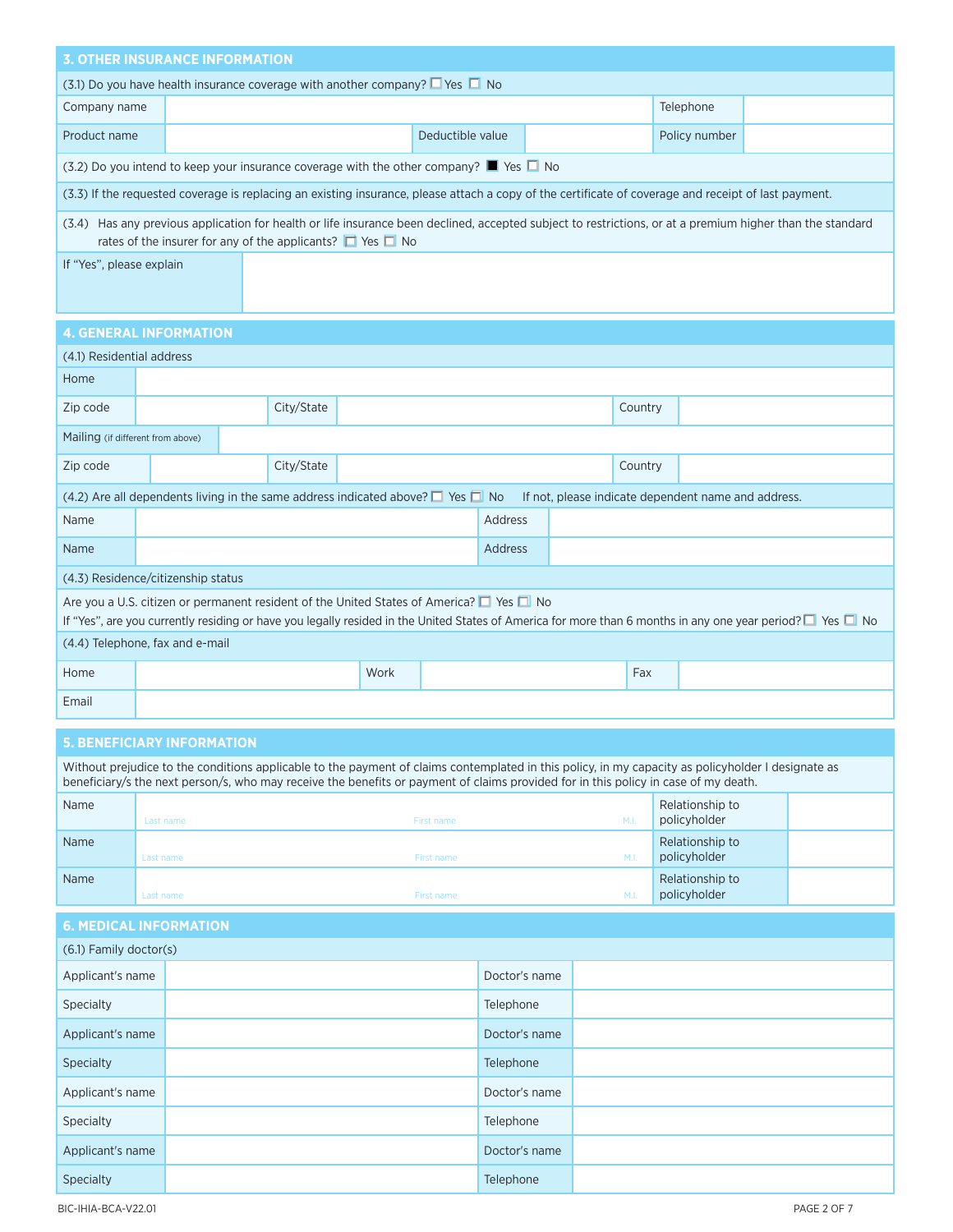## **6. MEDICAL INFORMATION (continued)**

### (6.2) Medical check-ups

|                                                                       |                               |         | Has any applicant had any pediatric, gynecological, or routine examination in the past five years? $\square$ Yes $\square$ No |      | If "yes", please explain below. |  |  |  |
|-----------------------------------------------------------------------|-------------------------------|---------|-------------------------------------------------------------------------------------------------------------------------------|------|---------------------------------|--|--|--|
| Name                                                                  |                               | Type of |                                                                                                                               | Date |                                 |  |  |  |
|                                                                       |                               | exam    |                                                                                                                               |      | Month/Day/Year                  |  |  |  |
| Result $\Box$ Normal $\Box$ Abnormal<br>If abnormal, please describe. |                               |         |                                                                                                                               |      |                                 |  |  |  |
| Name                                                                  |                               | Type of |                                                                                                                               | Date |                                 |  |  |  |
|                                                                       |                               | exam    |                                                                                                                               |      | Month/Day/Year                  |  |  |  |
| Result $\Box$ Normal $\Box$ Abnormal                                  | If abnormal, please describe. |         |                                                                                                                               |      |                                 |  |  |  |
| Name                                                                  |                               | Type of |                                                                                                                               | Date |                                 |  |  |  |
|                                                                       |                               | exam    |                                                                                                                               |      | Month/Day/Year                  |  |  |  |
| Result Normal <u>D</u> Abnormal                                       | If abnormal, please describe. |         |                                                                                                                               |      |                                 |  |  |  |

If more space is required, please use an additional sheet, signed and dated. If additional sheet is used, please check here to confirm.

#### (6.3) Medical questionnaire

This section must be completed with the medical information of all policy members, considering all current and previous conditions. Please make sure you declare everything about any condition and symptoms, known or suspected, even if you haven't yet sought medical care. The medical conditions listed are just examples of illnesses or conditions grouped according to body system, but do not limit or exclude other related conditions. If you are a current Bupa Global policyholder and would like to change your plan, you must also include your health information. This information will be reviewed by our underwriting team, who will evaluate the terms of your plan.

## **SECTION 1**

An affirmative answer to any of the following must go to the next section.

| $\mathbf{1}$     | hospitalised or admitted. |                                                                                                    |                                                                                                                              |             | Do you have or have you had an illness or accident in the last five years? Answer yes if you have an illness, even if you have not been                                                                                                                         | Yes No             |                 |
|------------------|---------------------------|----------------------------------------------------------------------------------------------------|------------------------------------------------------------------------------------------------------------------------------|-------------|-----------------------------------------------------------------------------------------------------------------------------------------------------------------------------------------------------------------------------------------------------------------|--------------------|-----------------|
|                  | Applicant(s) name         |                                                                                                    |                                                                                                                              |             |                                                                                                                                                                                                                                                                 |                    |                 |
| $\overline{2}$   |                           | surgery at any hospital or medical center for any reason                                           |                                                                                                                              |             | Are you or have you been admitted to any hospital or undergone any surgery? Answer YES if you have been admitted or underwent                                                                                                                                   | Yes No             |                 |
|                  | Applicant(s) name         |                                                                                                    |                                                                                                                              |             |                                                                                                                                                                                                                                                                 |                    |                 |
| 3                |                           |                                                                                                    | Are you currently under medication prescribed by a doctor? Answer YES, if you take any medication prescribed by a doctor     |             |                                                                                                                                                                                                                                                                 | Yes No             |                 |
|                  | Applicant(s) name         |                                                                                                    |                                                                                                                              |             |                                                                                                                                                                                                                                                                 |                    |                 |
| $\overline{4}$   |                           | symptom or pain that has not been studied or diagnosed                                             |                                                                                                                              |             | Do you currently persistently or repeatedly suffer any undiagnosed symptoms or pain? Answer YES if you have recently had any                                                                                                                                    | Yes No             |                 |
|                  | Applicant(s) name         |                                                                                                    |                                                                                                                              |             |                                                                                                                                                                                                                                                                 |                    |                 |
| 5                | section.                  |                                                                                                    |                                                                                                                              |             | Are you pregnant or have you ever been pregnant? If you answered "Yes", do you have or have you had any complications related<br>to your pregnancy(s) (ectopic abortions/pregnancies/eclampsia/preeclamsia)? If yes, please complete the additional information | $Yes$              | No              |
|                  | Applicant(s) name         |                                                                                                    |                                                                                                                              |             |                                                                                                                                                                                                                                                                 |                    |                 |
|                  |                           |                                                                                                    | Habits: Does the applicant and/or dependent(s) smoke cigarettes or consume products with nicotine, alcohol or illegal drugs? |             |                                                                                                                                                                                                                                                                 | Yes                | No <sub>1</sub> |
|                  | Applicant(s) name         |                                                                                                    |                                                                                                                              | <b>Type</b> |                                                                                                                                                                                                                                                                 | Frequency          |                 |
| <b>SECTION 2</b> |                           |                                                                                                    |                                                                                                                              |             |                                                                                                                                                                                                                                                                 |                    |                 |
| $\mathbf{1}$     |                           | aneurisms, varicose veins, among others)                                                           |                                                                                                                              |             | Heart or Circulatory system diseases (for example, hypertension angina/chest pain, heart attack, heart failure, irregular heart rate,                                                                                                                           | Yes No             |                 |
|                  | Applicant(s) name         |                                                                                                    |                                                                                                                              |             |                                                                                                                                                                                                                                                                 |                    |                 |
| $\overline{2}$   |                           |                                                                                                    | Endocrine System Disorders (for example, type 1 or type 2 diabetes or thyroid problems, among others)                        |             |                                                                                                                                                                                                                                                                 | Yes No             |                 |
|                  | Applicant(s) name         |                                                                                                    |                                                                                                                              |             |                                                                                                                                                                                                                                                                 |                    |                 |
| $\overline{3}$   |                           |                                                                                                    | Respiratory System Disorders (for example, Asthma, COPD, respiratory infections, pneumonia or bronchitis, among others)      |             |                                                                                                                                                                                                                                                                 | Yes No             |                 |
|                  | Applicant(s) name         |                                                                                                    |                                                                                                                              |             |                                                                                                                                                                                                                                                                 |                    |                 |
| $\overline{4}$   |                           |                                                                                                    | pancreatitis, acute hepatitis, cirrhosis, gallstones, biliary colic or hernias, among others)                                |             | Digestive Disorders - oesophagus, stomach, intestines, liver or gallbladder (for example, gastritis, gastric ulcer, haemorrhoids,                                                                                                                               | Yes                | No              |
|                  | Applicant(s) name         |                                                                                                    |                                                                                                                              |             |                                                                                                                                                                                                                                                                 |                    |                 |
| 5                |                           |                                                                                                    |                                                                                                                              |             |                                                                                                                                                                                                                                                                 | $Yes \mid No \mid$ |                 |
|                  |                           | Dermatology - skin and appendages (for example, eczema, dermatitis, psoriasis, acne, among others) |                                                                                                                              |             |                                                                                                                                                                                                                                                                 |                    |                 |
|                  | Applicant(s) name         |                                                                                                    |                                                                                                                              |             |                                                                                                                                                                                                                                                                 |                    |                 |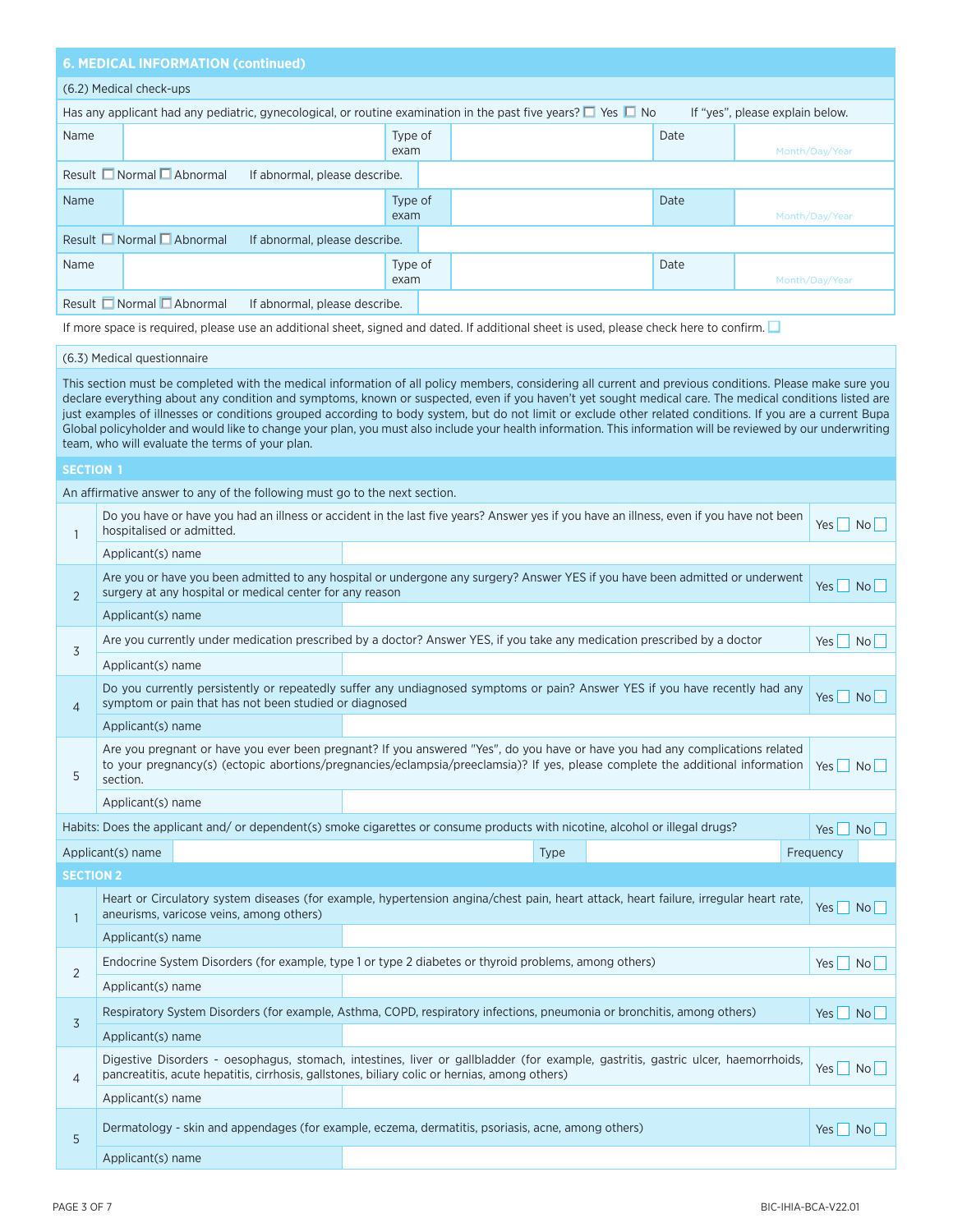|                 | <b>6. MEDICAL INFORMATION (continued)</b> |           |    |                                                                  |                                                                                                                              |                         |           |                                                                                                                                      |                    |
|-----------------|-------------------------------------------|-----------|----|------------------------------------------------------------------|------------------------------------------------------------------------------------------------------------------------------|-------------------------|-----------|--------------------------------------------------------------------------------------------------------------------------------------|--------------------|
| 6               | parplegia, among others)                  |           |    |                                                                  |                                                                                                                              |                         |           | Neurological System - cerebral or nervous system (for example, multiple sclerosis, stroke, epilepsy, migraines, neuritis, hemi or    | Yes   No           |
|                 | Applicant(s) name                         |           |    |                                                                  |                                                                                                                              |                         |           |                                                                                                                                      |                    |
| $\overline{7}$  | surgeries, among others)                  |           |    |                                                                  |                                                                                                                              |                         |           | Musculoskeletal system (for example, arthritis, back pain, spinal disorders, joint disorders, whether operated on or not, fractures, | Yes No             |
|                 | Applicant(s) name                         |           |    |                                                                  |                                                                                                                              |                         |           |                                                                                                                                      |                    |
| 8               | incontinence among others)                |           |    |                                                                  | Men's urology (for example, bladder, prostateor kidney diseases, urinary tract infections, renal colic due to kidney stones, |                         |           |                                                                                                                                      | Yes No             |
|                 | Applicant(s) name                         |           |    |                                                                  |                                                                                                                              |                         |           |                                                                                                                                      |                    |
| 9               |                                           |           |    | stones, incontinence, ovarian cysts, mioma, among others)        |                                                                                                                              |                         |           | Women's urology/gynecology- urinary tract or gynecological diseases (for example, urinary infections, renal colic due to kidney      | Yes   No           |
|                 | Applicant(s) name                         |           |    |                                                                  |                                                                                                                              |                         |           |                                                                                                                                      |                    |
| 10 <sup>°</sup> | others)                                   |           |    |                                                                  |                                                                                                                              |                         |           | Haematology or immunology- Blood or immunological diseases (for example, Lupus, Anemias, Autoimmune disorders, among                 | Yes No             |
|                 | Applicant(s) name                         |           |    |                                                                  |                                                                                                                              |                         |           |                                                                                                                                      |                    |
| 11              |                                           |           |    |                                                                  | Diseases of the eyes, nose, ears or throat (for example, cataract, glaucoma, keratitis, sinusitis, among others)             |                         |           |                                                                                                                                      | Yes No             |
|                 | Applicant(s) name                         |           |    |                                                                  |                                                                                                                              |                         |           |                                                                                                                                      |                    |
| 12              | Disorder(ADHD), among others)             |           |    |                                                                  |                                                                                                                              |                         |           | Psychiatry and Psychology (for example: Schizophrenia, eating disorders, Bipolar Disorder, Autism, Attention Deficit Hyperactivity   | Yes No             |
|                 | Applicant(s) name                         |           |    |                                                                  |                                                                                                                              |                         |           |                                                                                                                                      |                    |
| 13              |                                           |           |    | (for example, cervical lesions, actinic keratosis, among others) |                                                                                                                              |                         |           | Cancer and Lymphoproliferative disorders- Cancer of any location including Leukemia and Lymphomas, precancerous conditions           | $Yes \mid No \mid$ |
|                 | Nombre de la(s) solicitante(s)            |           |    |                                                                  |                                                                                                                              |                         |           |                                                                                                                                      |                    |
| 14              | malformations, amonth others)             |           |    |                                                                  |                                                                                                                              |                         |           | Congenital diseases- congential or inherited disorders of any kind (for example, Down Syndrome, cardiovascular or neurological       | $Yes \Box No \Box$ |
|                 | Applicant(s) name                         |           |    |                                                                  |                                                                                                                              |                         |           |                                                                                                                                      |                    |
| 15              | others)                                   |           |    |                                                                  |                                                                                                                              |                         |           | Relevant infectious and/ or sexually transmitted diseases (for example, chronic hepatitis, tubercolosis, HIV/ AIDS, malaria, among   | $Yes \mid No \mid$ |
|                 | Applicant(s) name                         |           |    |                                                                  |                                                                                                                              |                         |           |                                                                                                                                      |                    |
| 16              |                                           |           |    |                                                                  | Any other illnesses, disorders, injuries, accidents or pending surgery/hospitalization not mentioned above?                  |                         |           |                                                                                                                                      | Yes No             |
|                 | Applicant(s) name                         |           |    |                                                                  |                                                                                                                              |                         |           |                                                                                                                                      |                    |
|                 | (6.4) Medical conditions/explanations     |           |    |                                                                  |                                                                                                                              |                         |           |                                                                                                                                      |                    |
| Letter          |                                           | Applicant |    |                                                                  |                                                                                                                              |                         | Condition |                                                                                                                                      |                    |
| From            | Month/Day/Year                            |           | To | Month/Day/Year                                                   | Treatment and<br>results                                                                                                     |                         |           |                                                                                                                                      |                    |
| health          | Current state of                          |           |    |                                                                  |                                                                                                                              | Doctor's<br>information |           |                                                                                                                                      |                    |
| Letter          |                                           | Applicant |    |                                                                  |                                                                                                                              |                         | Condition |                                                                                                                                      |                    |
| From            | Month/Day/Year                            |           | To | Month/Day/Year                                                   | Treatment and<br>results                                                                                                     |                         |           |                                                                                                                                      |                    |
| health          | Current state of                          |           |    |                                                                  |                                                                                                                              | Doctor's<br>information |           |                                                                                                                                      |                    |
| Letter          |                                           | Applicant |    |                                                                  |                                                                                                                              |                         | Condition |                                                                                                                                      |                    |
| From            | Month/Day/Year                            |           | To | Month/Day/Year                                                   | Treatment and<br>results                                                                                                     |                         |           |                                                                                                                                      |                    |
| health          | Current state of                          |           |    |                                                                  |                                                                                                                              | Doctor's<br>information |           |                                                                                                                                      |                    |

If more space is required, please use an additional sheet, signed and dated. If additional sheet is used, please check here to confirm.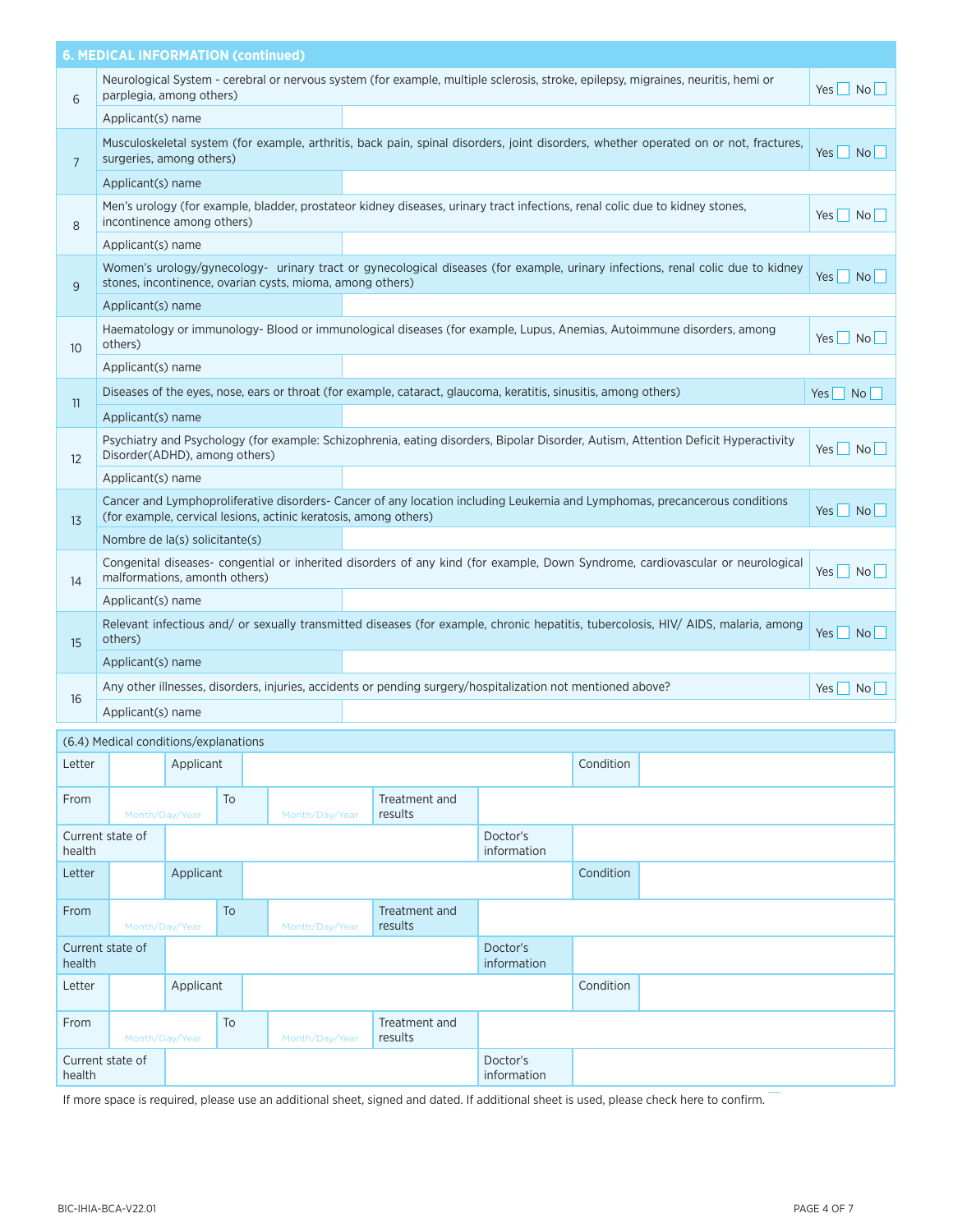## **6. MEDICAL INFORMATION (continued)**

## (6.5) Medications

|           | Is any applicant currently taking medication, or been advised at any time to take any medication? $\square$ Yes $\square$ No<br>If "yes", please explain below. |           |                       |      |                |        |                |  |  |
|-----------|-----------------------------------------------------------------------------------------------------------------------------------------------------------------|-----------|-----------------------|------|----------------|--------|----------------|--|--|
| Applicant |                                                                                                                                                                 |           | Name of<br>medication |      |                | Amount |                |  |  |
| Reason    |                                                                                                                                                                 | Frequency |                       | From | Month/Day/Year | To     | Month/Day/Year |  |  |
| Applicant |                                                                                                                                                                 |           | Name of<br>medication |      |                | Amount |                |  |  |
| Reason    |                                                                                                                                                                 | Frequency |                       | From | Month/Day/Year | To     | Month/Day/Year |  |  |
| Applicant |                                                                                                                                                                 |           | Name of<br>medication |      |                | Amount |                |  |  |
| Reason    |                                                                                                                                                                 | Frequency |                       | From | Month/Day/Year | To     | Month/Day/Year |  |  |
| Applicant |                                                                                                                                                                 |           | Name of<br>medication |      |                | Amount |                |  |  |
| Reason    |                                                                                                                                                                 | Frequency |                       | From | Month/Day/Year | To     | Month/Day/Year |  |  |

If more space is required, please use an additional sheet, signed and dated. If additional sheet is used, please check here to confirm.  $\Box$ 

| $(6.6)$ Habits |                                                                                                                                                          |             |  |           |  |                   |  |  |  |
|----------------|----------------------------------------------------------------------------------------------------------------------------------------------------------|-------------|--|-----------|--|-------------------|--|--|--|
|                | Has any applicant ever smoked cigarettes, consumed nicotine products, alcohol, or illegal drugs? $\Box$ Yes $\Box$ No<br>If "yes", please explain below. |             |  |           |  |                   |  |  |  |
| Applicant      |                                                                                                                                                          | <b>Type</b> |  | How long? |  | Amount<br>per day |  |  |  |
| Applicant      |                                                                                                                                                          | <b>Type</b> |  | How long? |  | Amount<br>per day |  |  |  |
| Applicant      |                                                                                                                                                          | Type        |  | How long? |  | Amount<br>per day |  |  |  |

## (6.7) Family history

Does any applicant have a family history of diabetes, hypertension, cancer, or a congenital or hereditary cardiovascular disorder? $\Box$  Yes  $\Box$  No If "yes", please explain below.

| Applicant | Relative with the disorder<br>(please check) |        |         |                          | <b>Disorder</b> |
|-----------|----------------------------------------------|--------|---------|--------------------------|-----------------|
|           | Father                                       | Mother | Sibling | Child                    |                 |
|           | $\Box$                                       | □      |         | $-$<br>□                 |                 |
|           | □                                            | □      | ш       | ப                        |                 |
|           | □                                            | ப      |         | $\overline{\phantom{a}}$ |                 |

## **7. EMERGENCY CONTACT INFORMATION**

| In my capacity as policyholder, I designate the person whose data is presented below, so that I can contact the insurer in case I find myself impeded by<br>any reason, in order to receive information related to me and/or any insured of this policy and the processes related to it. (Do not designate a policy<br>member) |  |        |  |  |  |  |  |
|--------------------------------------------------------------------------------------------------------------------------------------------------------------------------------------------------------------------------------------------------------------------------------------------------------------------------------|--|--------|--|--|--|--|--|
| Name                                                                                                                                                                                                                                                                                                                           |  |        |  |  |  |  |  |
| <b>ID Type</b>                                                                                                                                                                                                                                                                                                                 |  | Number |  |  |  |  |  |
| <b>O BAREBLECC CHCTOMER CLOULIN</b>                                                                                                                                                                                                                                                                                            |  |        |  |  |  |  |  |

#### **8. PAPERLESS CUSTOMER SIGN UP**

■ I hereby sign up as a paperless customer with Bupa Insurance Company. As a paperless customer, I will receive all documents and correspondence from Bupa by logging into Online Services at www.bupasalud.com.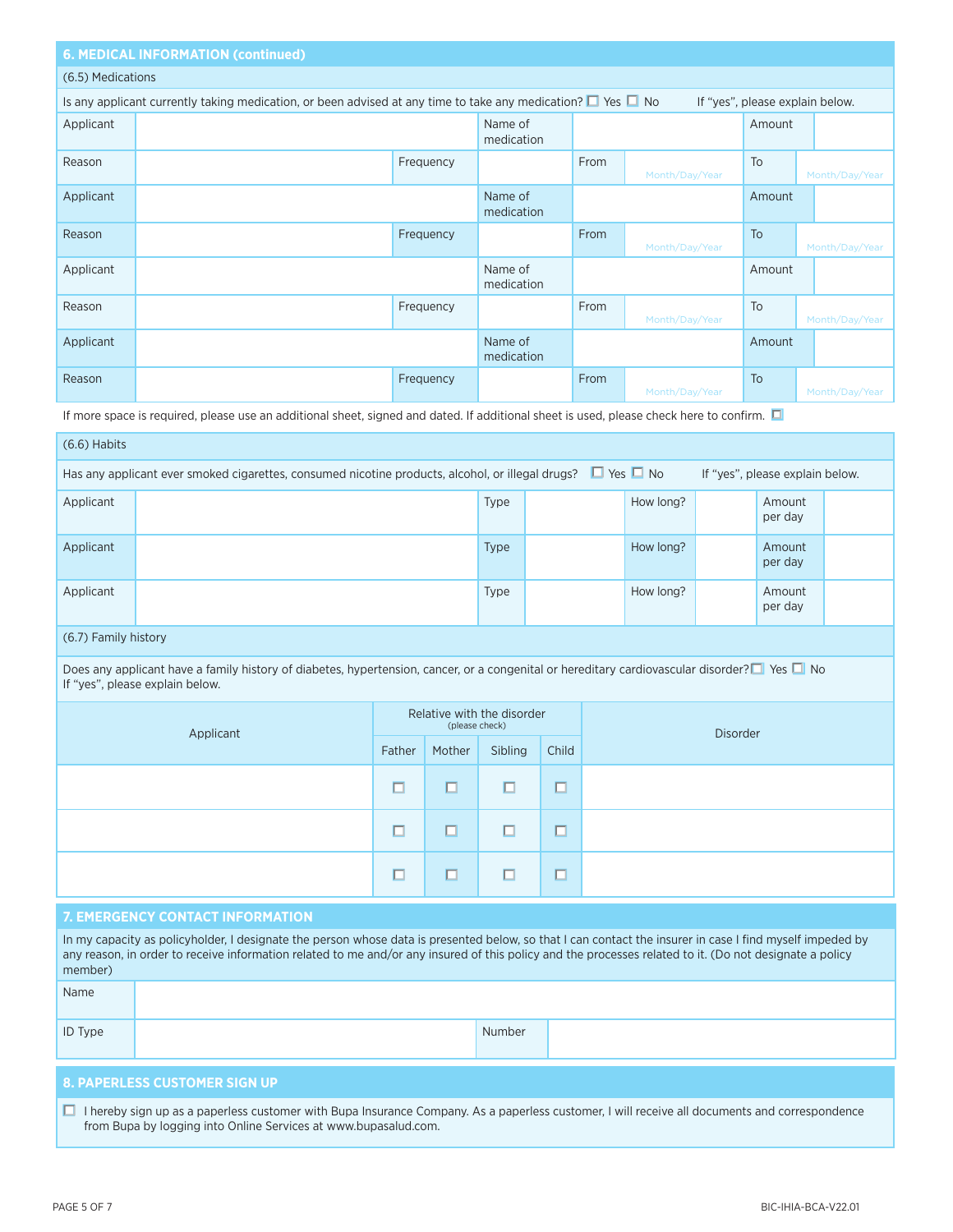## **9. ACKNOWLEDGEMENT AND AUTHORIZATIONS**

I certify that I have read and reviewed all the answers and statements declared in this application and that to the best of my ability, they are complete and truthful. I understand that any omissions, incorrect or incomplete statements could cause claims to be denied, and the policy to be modified, cancelled, or rescinded. If any person requires medical care or treatment after the application for insurance is signed, but before the effective date of this policy, I will then provide full details to the insurer for final approval before coverage is effective. I agree to accept the policy with the terms and conditions as issued. Otherwise, I will notify my disagreement to the insurer in writing, within the first ten (10) days of receipt of the insurance policy.

#### **Authorization to collect health information**

I hereby authorize Bupa Insurance Company and its Miami subsidiaries and affiliates (collectively "Bupa") to request my and/or my dependents' protected health information including, without limitation, my and/or my dependents' medical records, any prescription medication records/history, treatment records or plans, and any other medical or pharmaceutical information to be considered in the underwriting decision upon my and/or my dependents' application. I hereby authorize any physician, hospital, lab, pharmacy, or any other health care provider, health plan, employer/group policyholder or benefit plan administrator, the Medical Information Bureau (MIB), and any other organization or person, including any member of my family having access to any medical records or knowledge of myself or my health, to disclose such information to Bupa, its Business Associates, or its designated agents (collectively, "Bupa Entities").

The existence of any such information and documentation as described above shall be disclosed under this application. I understand that Bupa Entities will rely on such information to 1) underwrite this application for coverage and make eligibility, risk rating, policy issuance, and enrollment determinations for all of the applicants; 2) administer claims and determine or fulfill responsibility for coverage and provision of benefits; 3) administer coverage, and 4) conduct other insurance operations according to applicable law.

I understand that Bupa's ability to underwrite the insurance is dependent upon the receipt of all necessary health information. As such, my refusal to provide authorization (marking "No" below) will result in the rejection of my application for enrollment.

#### $\Box$  Yes  $\Box$  No

### **Authorization to disclose health information**

I hereby authorize Bupa Insurance Company and its Miami subsidiaries and affiliates (collectively "Bupa") to use and disclose my policy conditions, certificate of coverage, and other insurance documents, payment information, claims filings, and medical records which may contain protected health information, to my insurance agent/agency and its affiliates and successors to enable them to respond to my inquiries and facilitate interactions regarding my insurance coverage, payments, and claims.

#### $\Box$  Yes  $\Box$  No

I understand that:

- Bupa will use any information supplied in this application and received through this authorization prior to the effective date of coverage in considering my application.
- Bupa will comply with the Health Insurance Portability and Accountability Act of 1996 as amended and supplemented and the regulations thereto (HIPAA) and that the use and disclosure of information will be done under the applicable HIPAA statute and rules.
- I am entitled to receive a copy of this authorization.
- A copy of this authorization shall be as valid as the original.
- The authorization shall be valid for the complete term of the coverage, including automatic renewal.
- This is a voluntary authorization, and that the information disclosed pursuant to this authorization may be subject to re-disclosure by the recipients and no longer protected under HIPAA.
- I have the right to revoke this authorization by notifying Bupa in writing and subject to and in accordance with 45 C.F.R. §164.508. However, the revocation will not be effective until Bupa receives and processes such revocation. Revocations shall be sent by postal or electronic mail to: Bupa Privacy Office

17901 Old Cutler Road, Suite 400

Palmetto Bay, Florida 33157 USA

Privacyoffice@bupalatinamerica.com

I have reviewed and understand the content and purpose of the acknowledgement and authorizations. By signing or replying affirmatively, I am confirming that the authorization decisions noted above accurately reflect my wishes. My signature below constitutes acceptance of all items listed above. This application is valid for 90 calendar days as of the date of signature.

|                         | <b>.10. SIGNATURES</b> '                                                                                                                                                                                                                                                                                                   |                                |                 |  |  |  |  |  |  |
|-------------------------|----------------------------------------------------------------------------------------------------------------------------------------------------------------------------------------------------------------------------------------------------------------------------------------------------------------------------|--------------------------------|-----------------|--|--|--|--|--|--|
| Applicant               | Name                                                                                                                                                                                                                                                                                                                       | Signature                      | Date            |  |  |  |  |  |  |
| Policyholder            |                                                                                                                                                                                                                                                                                                                            |                                |                 |  |  |  |  |  |  |
|                         |                                                                                                                                                                                                                                                                                                                            |                                | Month/Dav/Year  |  |  |  |  |  |  |
| Spouse                  |                                                                                                                                                                                                                                                                                                                            |                                |                 |  |  |  |  |  |  |
|                         |                                                                                                                                                                                                                                                                                                                            |                                | Month/Day/Year  |  |  |  |  |  |  |
|                         | As Producer, I accept full responsibility for the submission of this application, for sending all the collected premiums, and for the delivery of the policy<br>when issued. I do not know of any condition that has not been disclosed in this application which will affect the insurability of the proposed insured(s). |                                |                 |  |  |  |  |  |  |
| Producer's printer name |                                                                                                                                                                                                                                                                                                                            | Producer's signature (witness) | Producer's code |  |  |  |  |  |  |

### **11. PAYMENT INFORMATION (payment must be submitted with the application)**

|                     | ______             |               |                            |      |       |
|---------------------|--------------------|---------------|----------------------------|------|-------|
| Policyholder's name |                    | Policy<br>No. |                            |      |       |
| Policy type:        | Annual             | Premium:      |                            | US\$ |       |
|                     | $\Box$ Semi-annual |               | Optional coverage:         | US\$ |       |
|                     | $\Box$ Quarterly   |               | Annual administrative fee: | US\$ | 75.00 |
|                     |                    | Total amount: |                            | US\$ |       |

RESTRICTED-CONFIDENTIAL WHEN COMPLETED